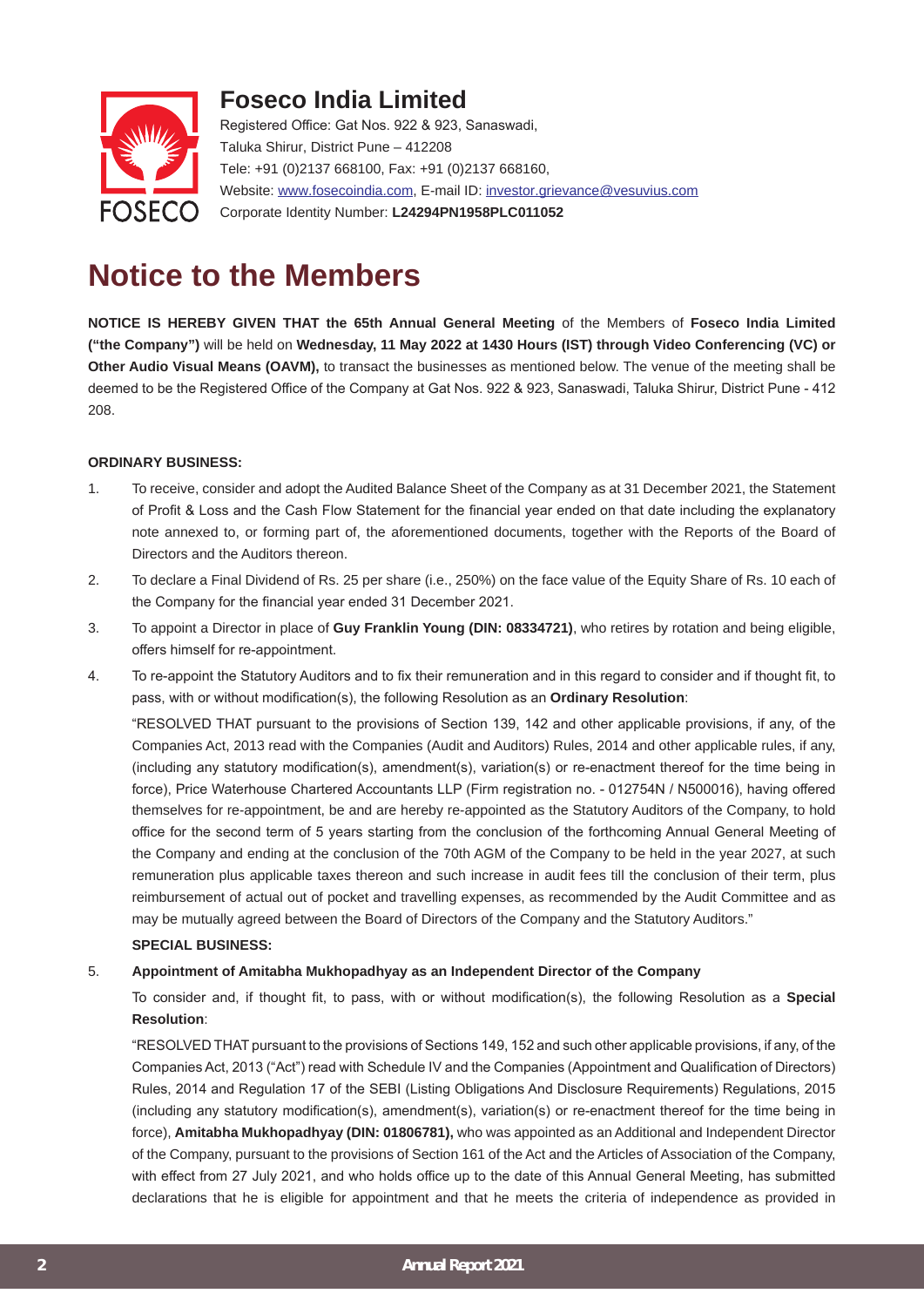

Section 149(6) of the Act and Regulation 16(1)(b) of the SEBI (Listing Obligations And Disclosure Requirements) Regulations, 2015 and based on the recommendation of the Nomination and Remuneration Committee and approval of the Board of Directors under Section 160 of the Act, he is hereby appointed as an Independent Director of the Company for a term of 5 consecutive years commencing from 27 July 2021 and ending on 26 July 2026, not liable to retire by rotation."

#### 6. **Ratification of the remuneration payable to the Cost Auditor for the financial year ending on 31 December 2022**

To consider and, if thought fit, to pass, with or without modification(s), the following Resolution as an **Ordinary Resolution**:

"RESOLVED THAT pursuant to the provisions of Section 148 and all other applicable provisions, if any, of the Companies Act, 2013 read with Rule 14 of the Companies (Audit and Auditors) Rules, 2014 (including any statutory modification(s) or re-enactment(s) thereof, for the time being in force), the remuneration decided by the Board of Directors, based on the recommendation of the Audit Committee, be and is hereby ratified and confirmed for a sum of Rs. 4,20,000/- (Rupees four lakh twenty thousand only) plus Goods and Services Tax at the applicable rates and reimbursement of out of pocket expenses payable to Joshi Apte & Associates, Cost Accountants, Pune (Firm Registration No: 000240) who have been appointed by the Board of Directors of the Company, for conducting the audit of the cost records of the Company for the financial year ending on 31 December 2022."

| By Order of the Board of Directors         |
|--------------------------------------------|
|                                            |
| Mahendra Kumar Dutia                       |
| Controller of Accounts & Company Secretary |
|                                            |

Date: 10 February 2022

## **NOTES:**

- 1. An Explanatory Statement pursuant to Section 102 of the Companies Act, 2013 ('Act') with respect to Special Businesses as set out above is annexed hereto. Further, disclosures as required under the Securities and Exchange Board of India (Listing Obligations and Disclosure Requirements) Regulations, 2015 ('SEBI Listing Regulations') and the Secretarial Standard-2 on General Meetings issued by the Institute of Company Secretaries of India ('SS-2') with respect to details of Directors who are proposed to be appointed / re-appointed is set out in the Explanatory Statement.
- 2. In case of joint holders attending the Meeting, only such joint holder who is higher in the order of names will be entitled to vote, provided the votes are not already cast by remote e-voting by the first holder.
- 3. The Register of Members and Share Transfer Books of the Company will remain closed from **Thursday, 5 May 2022 to Wednesday, 11 May 2022 (both days inclusive)** in terms of the provision of Section 91 of the Companies Act, 2013, for determining the entitlement of the members to the payment of final dividend, if declared at the Meeting.
- 4. The final dividend, if declared at the AGM, shall be paid/credited on or before **Thursday, 9 June 2022** as under, to those Members of the Company:
	- i) whose names appear in the Company's Register of Members in respect of shares held in physical form, after giving effect to all valid share transmission request lodged with the Company on or before the close of business hours on **Wednesday, 4 May 2022**; and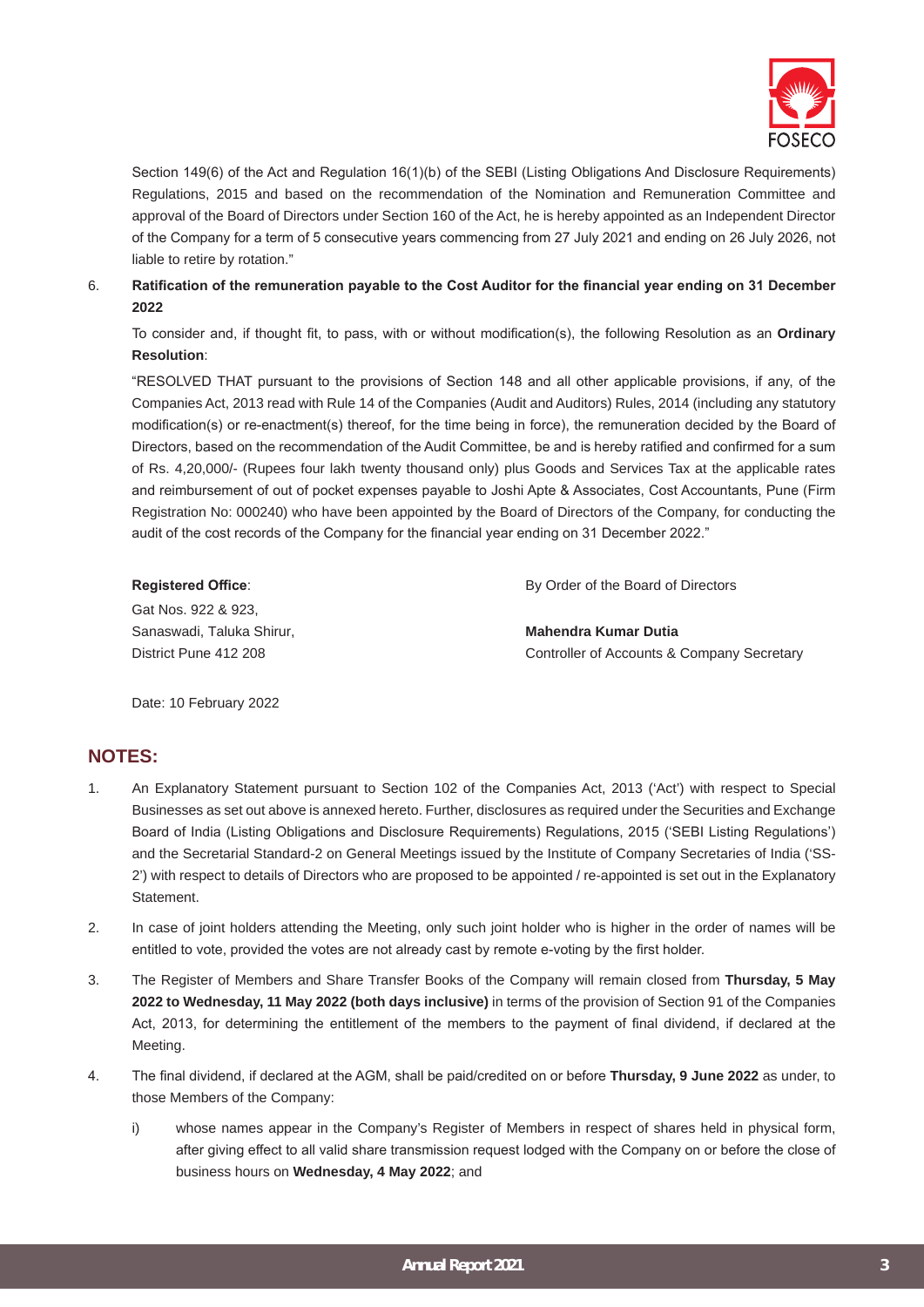

- ii) whose names appear as beneficial owners in respect of shares held in demat form, as per the details furnished for this purpose by the National Securities Depository Limited and the Central Depository Services (India) Limited, as of the close of business hours on **Wednesday, 4 May 2022**.
- 5. Members holding shares in identical order of names in more than one folio, are requested to write to the Company's Registrar & Share Transfer Agent, Link Intime India Pvt. Ltd., at Block 202, 2nd Floor, Akshay Complex, Off Dhole Patil Road, Pune - 411 001 (Phone No. 020-2616 1629 / 2616 0084, Email: pune@linkintime.co.in or umesh.sharma@linkintime.co.in) enclosing their share certificate(s) to enable the Company to consolidate their holdings in one single folio.
- 6. Pursuant to the provisions of the Income Tax Act, 1961 ("the IT Act"), dividend income is taxable in the hands of the Members and the Company is required to deduct tax at source ("TDS") from dividend paid to the Members at rates prescribed in the IT Act. In general, to enable compliance with TDS requirements, Members are requested to complete and/or update their Residential Status, Income Tax PAN (including that of joint holders, if any), and also Category as per the IT Act. Additionally, Members are also advised to update their bank account details, any change in address and/or name, submit National Electronic Clearing Service (NECS) or Electronic Clearing Service (ECS) mandates, nominations, e-mail address, contact numbers, etc., if not so done, by writing to the Company's Registrar & Share Transfer Agents, Link Intime India Pvt. Ltd., at Block 202, 2nd Floor, Akshay Complex, Off Dhole Patil Road, Pune - 411 001 (Phone No. 020-2616 1629 / 2616 0084, Email: pune@linkintime.co.in or umesh.sharma@linkintime.co.in) for providing efficient and better services. Members holding securities in dematerialised form are requested to intimate such changes to their respective depository participants.
- 7. Members should kindly note that transfer of securities (except in case of transmission or transposition of securities) in physical form has been discontinued in accordance with SEBI directive. However, transfers are effected if the securities are held in the dematerialised form with the depositories. Members are requested to dematerialise their physical securities if not yet done.
- 8. Members can avail of the facility of nomination in respect of securities held by them in physical form pursuant to the provision of Section 72 of the Companies Act, 2013. Members desiring to avail of this facility may send their nomination in the prescribed form duly filled-in to Company's RTA. The nomination form can be downloaded from the website of the Company or can be obtained from the RTA. Members holding shares in dematerialised form may contact their respective Depository Participant (DP) for availing this facility.
- 9. The Securities and Exchange Board of India (SEBI) has recently mandated furnishing of Income Tax PAN, KYC details (i.e., Postal Address with Pin Code, email address, mobile number, bank account details) and nomination details by holders of securities. Effective from 1st January 2022, any service requests or complaints received from the member, will not be processed by RTA till the aforesaid details/ documents are provided to RTA. On or after 1st April 2023, in case any of the above cited documents/ details are not available in the Folio(s), RTA shall be constrained to freeze such Folio(s). Relevant details and forms prescribed by SEBI in this regard are available on the website of the Company at www.fosecoindia.com.
- 10. **Transfer of Unclaimed/Unpaid dividends to the Investors Education and Protection Fund (IEPF):** Pursuant to Section 124 of the Companies Act, 2013 read with the relevant Rules, all unclaimed / unpaid dividend remaining unclaimed / unpaid with the Company on the expiry of 7 (seven) years from the date of its transfer to the unclaimed / unpaid dividend account, will be transferred by the Company to the IEPF Account set up by the Central Government. Members are requested to write to the Company and/or Share Transfer Agents giving bank details, if any dividend warrants are not encashed so that the amount can be transferred to the bank account of the member. Members can visit the Company's website www.fosecoindia.com to check the details of their unclaimed dividend under the Investors' Section.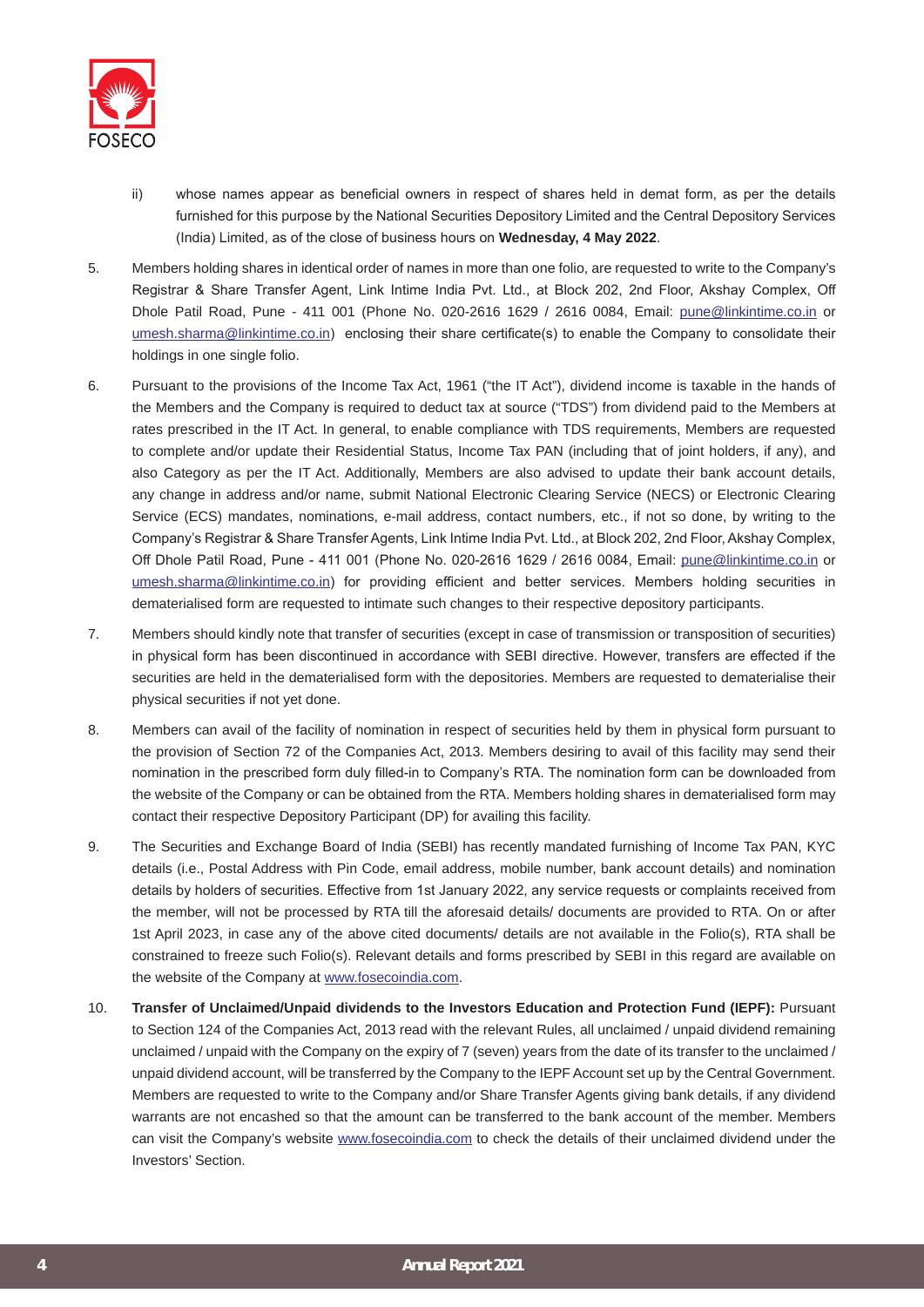

- 11. **Transfer Of Equity Shares To The Investors Education And Protection Fund (IEPF):** In compliance with the requirements laid down in Section 124(6) of the Companies Act, 2013 read with the 'Investor Education and Protection Fund Authority (Accounting, Audit, Transfer and Refund) Rules, 2016', the Company has transferred all equity shares in respect of which dividends had remained unpaid or unclaimed by the shareholders for seven consecutive years or more, to the account of the IEPF. However, the Shareholders are entitled to claim their shares including all the corporate benefits accruing on such shares, if any, from the IEPF Authority by submitting an online application in Form IEPF-5 and sending a physical copy of the Form IEPF-5 duly signed by all the joint shareholders, if any, as per the specimen signature recorded with the Company along with requisite documents enumerated in the Form IEPF-5, to the Company's RTA. The Rules and Form IEPF-5, as prescribed, for claiming back the shares, are available on the website of the IEPF www.iepf.gov.in. It may please be noted that no claim shall lie against the Company in respect of share(s) transferred to IEPF pursuant to the said Rules. The details of the shareholders whose equity shares had been transferred to the Demat Account of the IEPF is available on the website of the Company at https://fosecoindia.com/TransferShareToIEPF.aspx.
- 12. **Procedure for Attending the AGM Through Video Conference (VC) or Other Audio Visual Means (OAVM):** In view of the ongoing COVID-19 pandemic and related social distancing norms to be followed, the Ministry of Corporate Affairs, Government of India (MCA), has allowed the Companies to conduct Annual General Meeting through VC or OAVM facility up to June 30, 2022 and has dispensed personal presence of the members at the Meeting. In this regard, the MCA has issued Circular No. 14/2020 dated April 08, 2020, Circular No.17/2020 dated April 13, 2020, Circular No. 20/2020 dated May 05, 2020, Circular No. 02/2021 dated January 13, 2021, Circular No. 19/2021 dated December 8, 2021 and Circular No. 21/2021 dated December 14, 2021 (hereinafter these circulars collectively referred to as 'MCA Circulars') and in compliance with the provisions of the Companies Act and SEBI Listing Regulations, the Company will conduct this AGM by providing two-way teleconferencing facility ('VC facility') to its Members through Central Depository Services (India) Limited (CDSL) e-voting platform the details of which are provided in **Point 13** below.
	- (i) Members are encouraged to join the Meeting through Laptop/ desktop/ I-Pad for better experience and use Internet with a good speed to avoid any disturbance during the AGM. Participants connecting from Mobile Devices or Tablets or through Laptop connecting via Mobile Hotspot may experience Audio/Video loss due to fluctuation in their respective network. It is therefore recommended to use Stable Wi-Fi or LAN Connection to mitigate any kind of glitches.
	- (ii) Members may note that the VC facility allows at least first 1000 members to attend and participate at the AGM on first-come-first-served basis. However, the participation of members holding 2% or more shares, the Promoters, the Institutional Investors, the Directors, the Key Managerial Personnel, Statutory and Cost Auditors, etc., is not restricted on first-come-first-served basis. Members can login and join the meeting 30 minutes prior to the schedule time of meeting and window for joining shall be kept open till the expiry of 15 minutes after the schedule time.
	- (iii) Members may note that since the meeting is being held through VC facility, attendance slip is not annexed to the AGM Notice.
	- (iv) Route map for the venue of the meeting is not available since the meeting is being held through VC facility.
	- (v) The physical attendance of Members has been dispensed with, since the AGM is being conducted through VC/OAVM, and therefore the provision for appointment of proxies by the members will not be available. Accordingly, the proxy form is not annexed to the AGM Notice.
	- (vi) Members attending the AGM through VC facility shall be counted for the purpose of ascertaining the quorum under Section 103 of the Act.
	- (vii) The transcript of the meeting will be made available on the Company's website: www.fosecoindia.com, as soon as it is available.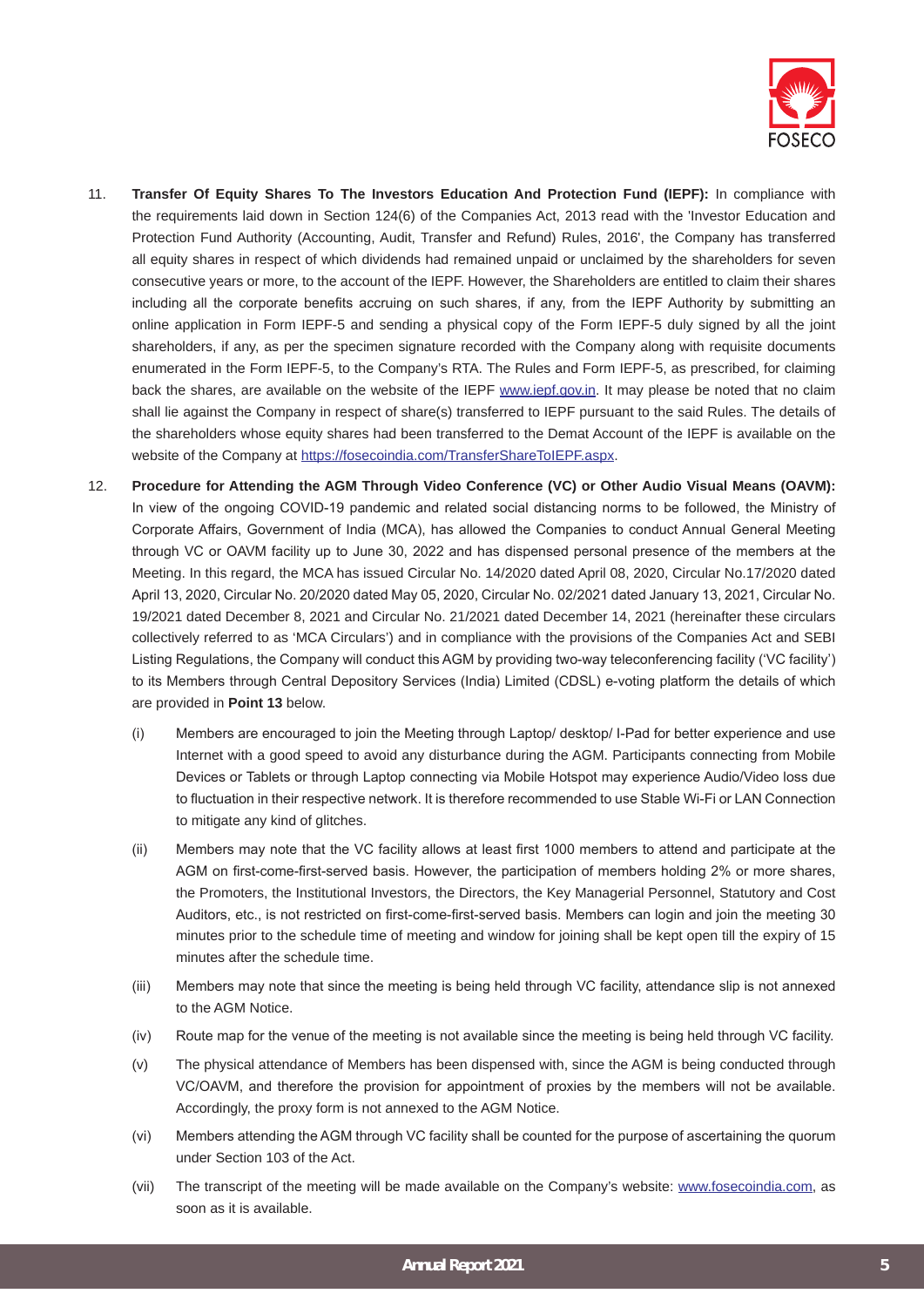

### 13. **Instruction for Remote Electronic Voting (Remote E-Voting) and E-voting during AGM and joining meeting through VC/OAVM:**

I. In compliance with provisions of Section 108 of the Companies Act, 2013 and Rule 20 of the Companies (Management and Administration) Rules, 2014, as amended, and Regulation 44 of the SEBI (Listing Obligations And Disclosure Requirements) Regulations, 2015, the Company is providing its Members facility to exercise their right to vote on Resolutions proposed to be considered at this AGM by electronic means which includes "remote e-voting" i.e, from a place other than venue of the AGM, provided by Central Depository Services (India) Limited (CDSL).

#### **The instructions for members voting electronically are as under:**

- (i) **The voting period begins on Friday, 6 May 2022 at 0900 Hours (IST) and ends on Tuesday, 10 May 2022 at 1700 Hours (IST).** During this period, Members of the Company, holding shares either in physical form or in dematerialised form, as on the cut-off date being **Wednesday, 4 May 2022** will be eligible to vote by electronic means or at the AGM. The e-voting module shall be disabled by CDSL for voting thereafter.
- (ii) To enable e-voting to all the demat account holders, by way of a single login credential, through their demat accounts/ websites of Depositories/ Depository Participants, demat account holders would be able to cast their vote without having to register with multiple **e-voting service providers (ESPs)**, for facilitating seamless authentication and also enhancing ease and convenience of participating in e-voting process.
- (iii) In terms of **SEBI circular no. SEBI/HO/CFD/CMD/CIR/P/2020/242 dated December 9, 2020** on e-Voting facility provided by Listed Companies, Individual shareholders holding securities in demat mode are allowed to vote through their demat account maintained with Depositories and Depository Participants. Shareholders are advised to update their mobile number and email Id in their demat accounts in order to access e-Voting facility.

| <b>Type of</b>      | <b>Login Method</b>                                                            |
|---------------------|--------------------------------------------------------------------------------|
| shareholders        |                                                                                |
| Individual          | Users who have opted for CDSL Easi / Easiest facility, can login through<br>1) |
| <b>Shareholders</b> | their existing user id and password. Option will be made available to          |
| holding             | reach e-Voting page without any further authentication. The URL for            |
| securities in       | users to login to Easi / Easiest are https://web.cdslindia.com/myeasi/         |
| Demat mode          | home/login or visit www.cdslindia.com and click on Login icon and select       |
| with CDSL           | New System Myeasi.                                                             |

Pursuant to abovesaid SEBI Circular, Login method for e-Voting and joining virtual meetings **for Individual shareholders holding securities in Demat mode** is given below: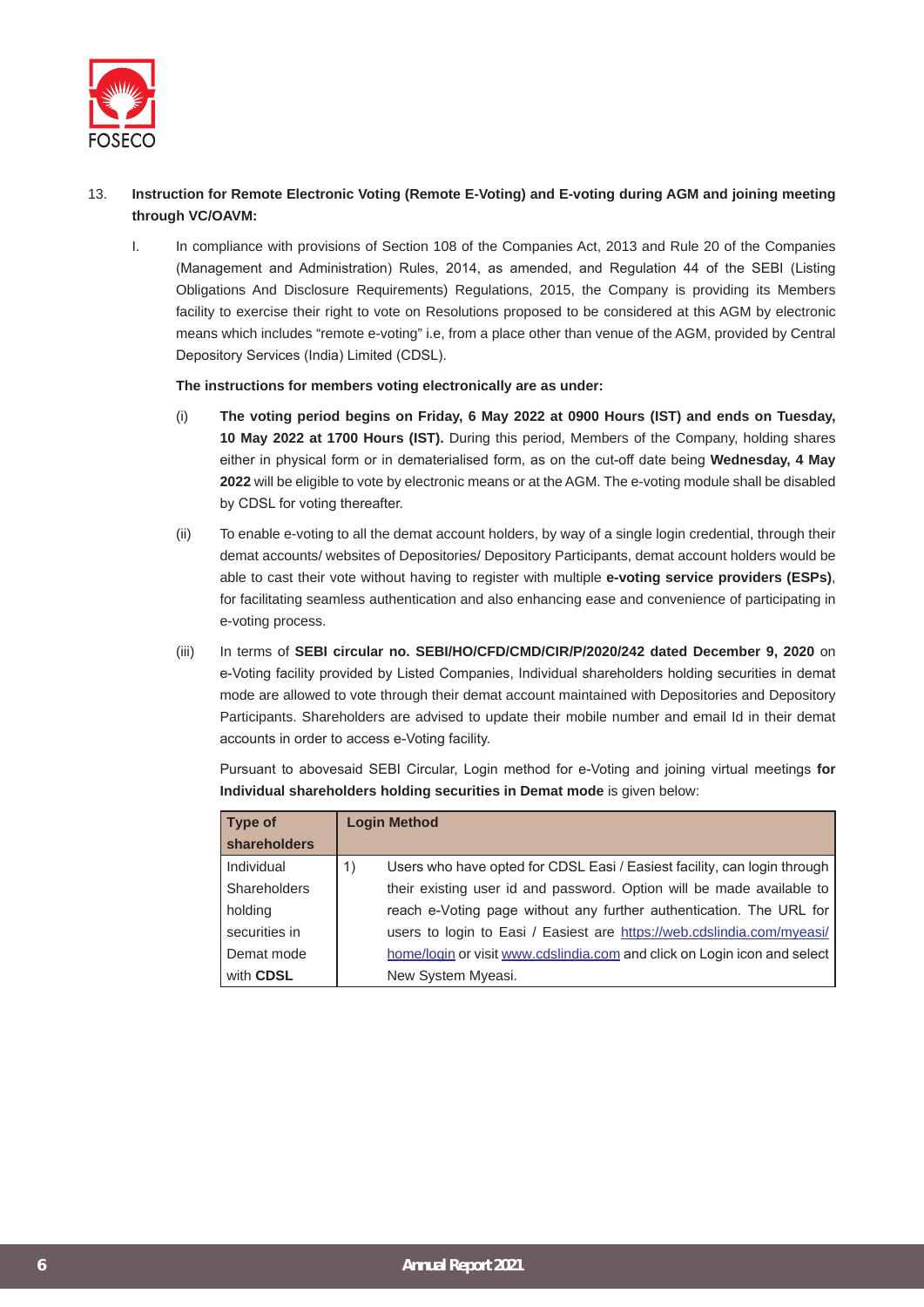

| <b>Type of</b>                                                                    | <b>Login Method</b>                                                                                                                                                                                                                                                                                                                                                                                                                                                                                                                                                                                                                                                                                                                                                                                                                                                                                                                                                                                                                                                                       |
|-----------------------------------------------------------------------------------|-------------------------------------------------------------------------------------------------------------------------------------------------------------------------------------------------------------------------------------------------------------------------------------------------------------------------------------------------------------------------------------------------------------------------------------------------------------------------------------------------------------------------------------------------------------------------------------------------------------------------------------------------------------------------------------------------------------------------------------------------------------------------------------------------------------------------------------------------------------------------------------------------------------------------------------------------------------------------------------------------------------------------------------------------------------------------------------------|
| <b>shareholders</b>                                                               |                                                                                                                                                                                                                                                                                                                                                                                                                                                                                                                                                                                                                                                                                                                                                                                                                                                                                                                                                                                                                                                                                           |
|                                                                                   | 2)<br>After successful login the Easi / Easiest user will be able to see the<br>e-Voting option for eligible companies where the evoting is in progress<br>as per the information provided by company. On clicking the evoting<br>option, the user will be able to see e-Voting page of the e-Voting service<br>provider for casting vote during the remote e-Voting period or joining<br>virtual meeting & voting during the meeting. Additionally, there is also<br>links provided to access the system of all e-Voting Service Providers<br>i.e. CDSL/ NSDL/ KARVY/ LINKINTIME, so that the user can visit the<br>e-Voting service providers' website directly.                                                                                                                                                                                                                                                                                                                                                                                                                        |
|                                                                                   | 3)<br>If the user is not registered for Easi/Easiest, option to register is available<br>at https://web.cdslindia.com/myeasi/Registration/EasiRegistration                                                                                                                                                                                                                                                                                                                                                                                                                                                                                                                                                                                                                                                                                                                                                                                                                                                                                                                                |
|                                                                                   | 4)<br>Alternatively, the user can directly access e-Voting page by providing<br>Demat Account Number and PAN No. from a e-Voting link available on<br>www.cdslindia.com home page or click on https://evoting.cdslindia.com/<br>Evoting/EvotingLogin. The system will authenticate the user by sending<br>OTP on registered Mobile & Email as recorded in the Demat Account.<br>After successful authentication, user will be able to see the e-Voting<br>option where the evoting is in progress and also able to directly access<br>the system of all e-Voting Service Providers.                                                                                                                                                                                                                                                                                                                                                                                                                                                                                                       |
| Individual<br>Shareholders<br>holding<br>securities in<br>demat mode<br>with NSDL | 1)<br>Users already registered for NSDL IDeAS facility, may visit the e-Services<br>website of NSDL. Open web browser by typing the following URL:<br>https://eservices.nsdl.com either on a Personal Computer or on a<br>mobile. Once the home page of e-Services is launched, click on the<br>"Beneficial Owner" icon under "Login" which is available under 'IDeAS'<br>section. A new screen will open. Then enter User ID and Password. After<br>successful authentication, user will be able to see e-Voting services.<br>Click on "Access to e-Voting" under e-Voting services on e-Voting page.<br>Click on company name or e-Voting service provider. User will be re-<br>directed to e-Voting service provider website for casting vote during the<br>remote e-Voting period or joining virtual meeting & voting during the<br>meeting.<br>2)<br>User is not registered for IDeAS e-Services, option to register is available<br>at https://eservices.nsdl.com. Select "Register Online for IDeAS "Portal<br>or click at https://eservices.nsdl.com/SecureWeb/IdeasDirectReg.jsp |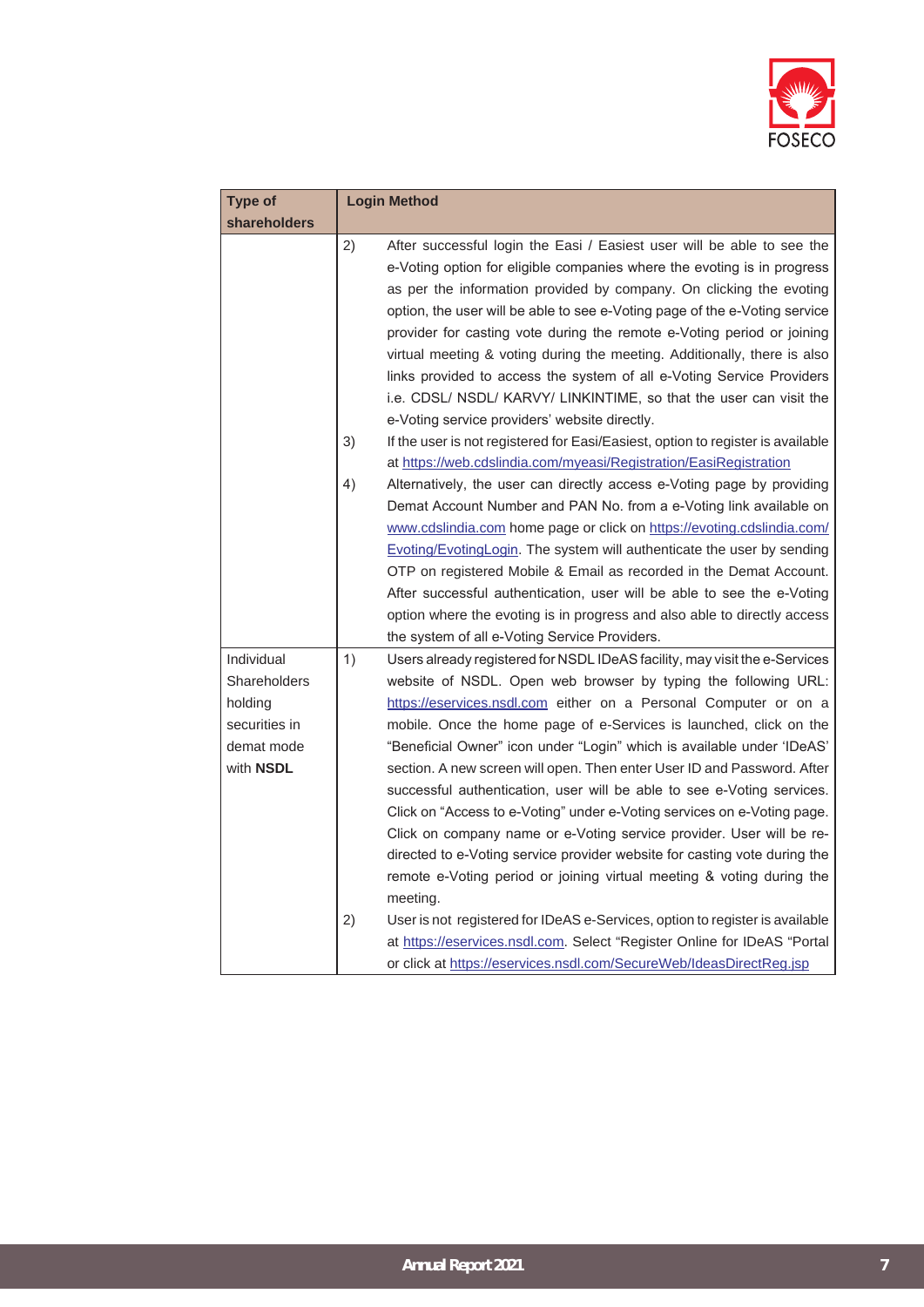

| <b>Type of</b>          | <b>Login Method</b>                                                               |
|-------------------------|-----------------------------------------------------------------------------------|
| shareholders            |                                                                                   |
|                         | 3)<br>Visit the e-Voting website of NSDL. Open web browser by typing the          |
|                         | following URL: https://www.evoting.nsdl.com/ either on a Personal                 |
|                         | Computer or on a mobile. Once the home page of e-Voting system is                 |
|                         | launched, click on the icon "Login" which is available under 'Shareholder/        |
|                         | Member' section. A new screen will open. You will have to enter your              |
|                         | User ID (i.e. your sixteen digit demat account number hold with NSDL),            |
|                         | Password/OTP and a Verification Code as shown on the screen. After                |
|                         | successful authentication, user will be redirected to NSDL Depository             |
|                         | site where e-Voting page is found. Click on company name or e-Voting              |
|                         | service provider name and user will be redirected to e-Voting service             |
|                         | provider website for casting vote during the remote e-Voting period or            |
|                         | joining virtual meeting & voting during the meeting                               |
| Individual              | Users can also login using the login credentials of their demat account through   |
| Shareholders            | their Depository Participant registered with NSDL/CDSL for e-Voting facility.     |
| (holding                | After successful login, they will be able to see e-Voting option. After clicking  |
| securities in           | on e-Voting option, the user will be redirected to NSDL/CDSL Depository site      |
| demat mode)             | after successful authentication, wherein they can see e-Voting feature. After     |
| login through           | clicking on company name or e-Voting service provider name, the user will be      |
| their <b>Depository</b> | redirected to e-Voting service provider website for casting their vote during the |
| <b>Participants</b>     | remote e-Voting period or joining virtual meeting & voting during the meeting.    |

**Important note:** Members who are unable to retrieve User ID/ Password are advised to use 'Forget User ID and Forget Password' option available at abovementioned website.

| Helpdesk for Members holding securities in demat mode for any technical issues related to |
|-------------------------------------------------------------------------------------------|
| login through Depository i.e. CDSL and NSDL                                               |

| <b>Login type</b>     |                             | <b>Helpdesk details</b>                                                     |
|-----------------------|-----------------------------|-----------------------------------------------------------------------------|
| Individual            |                             | Shareholders   Members facing any technical issue in login can contact CDSL |
|                       | holding securities in Demat | helpdesk by sending a request at helpdesk evoting@cdslindia.com             |
| mode with CDSL        |                             | or contact at 022-23058738 and 22-23058542-43.                              |
| Individual            |                             | Shareholders   Members facing any technical issue in login can contact NSDL |
|                       | holding securities in Demat | helpdesk by sending a request at evoting@nsdl.co.in or call at toll         |
| mode with <b>NSDL</b> |                             | free no.: 1800 1020 990 and 1800 22 44 30                                   |

Members who are first time user, must follow the steps given below:

|                     | For Members holding shares in Demat Form and Physical Form                          |
|---------------------|-------------------------------------------------------------------------------------|
| <b>PAN</b>          | Enter your 10 digits' alpha-numeric *PAN issued by Income Tax Department            |
|                     | (Applicable for both demat shareholders as well as physical shareholders)           |
|                     | Members who have not updated their PAN with the Company/Depository Participant      |
|                     | are requested to use the sequence number sent by Company's RTA.                     |
| <b>Dividend</b>     | Enter the Dividend Bank Details or Date of Birth (in dd/mm/yyyy format) as recorded |
| <b>Bank Details</b> | in your demat account or in the Company records in order to login.                  |
| <b>OR</b>           | If both the details are not recorded with the depository or Company, please enter   |
| Date of Birth       | the Member ID / folio number in the Dividend Bank details field as mentioned in     |
| (DOB)               | instruction (iv).                                                                   |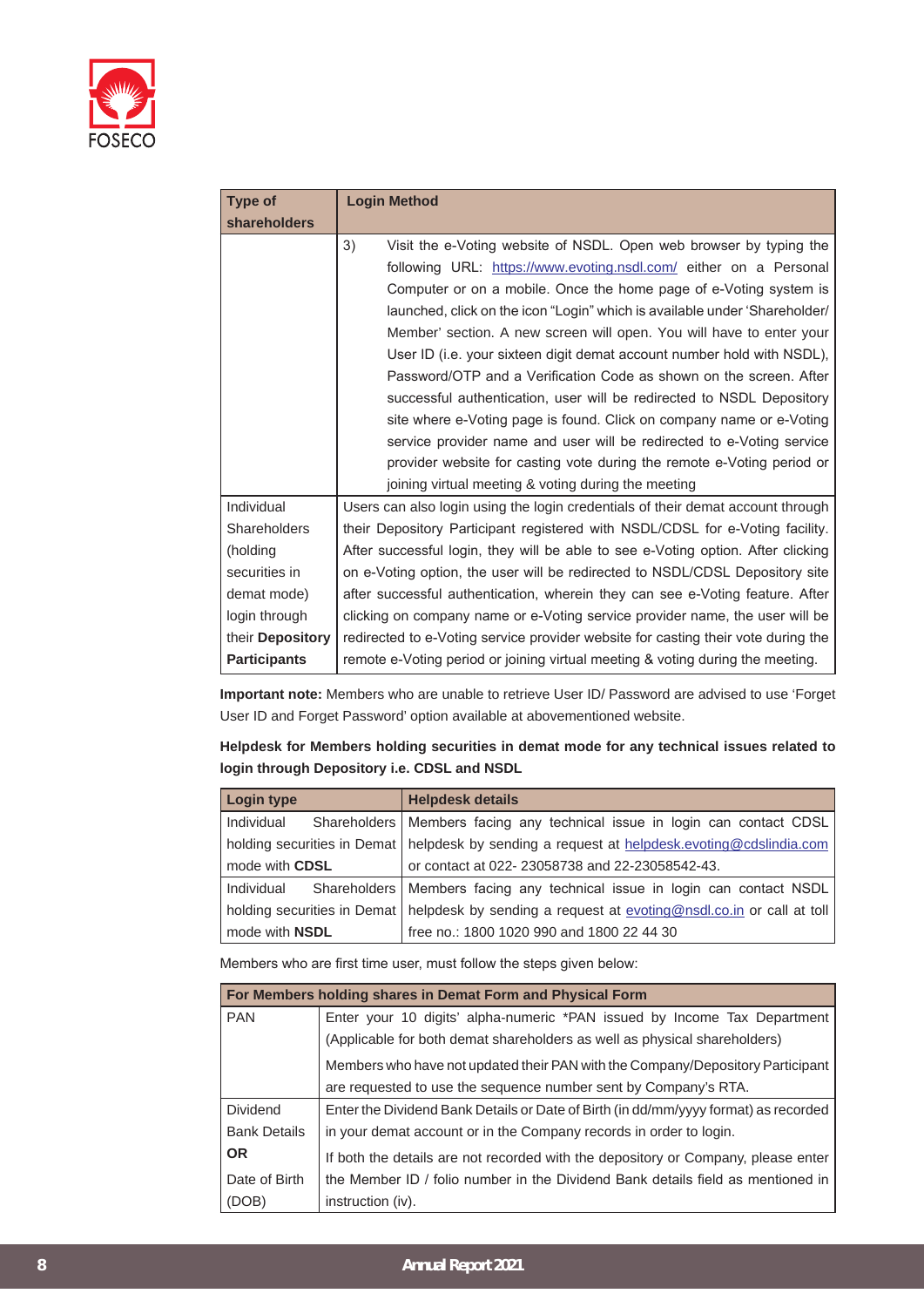

- (iv) **Process for those shareholders whose email addresses/mobile number are not registered with the company registrar/depositories for obtaining login credentials for e-voting for the resolutions proposed in this notice:** 
	- **For Physical shareholders:** Please provide necessary details like Folio No., Name of shareholder, scanned copy of the share certificate (front and back), PAN (self-attested scanned copy of PAN card), AADHAAR (self-attested scanned copy of Aadhaar Card) by email to **Company/RTA email id.**
	- **For Demat shareholders:** Please update your email ID and mobile number with your respective Depository Participant (DP). For Individual Demat shareholders – Please update your email ID and mobile number with your respective Depository Participant (DP) which is mandatory while e-Voting & joining virtual meetings through Depository.
- (v) After entering these details appropriately, click on "SUBMIT" tab.
- (vi) Members holding shares in physical form will then be directed to the Company selection screen.
- (vii) For Members holding shares in physical form, the details can be used only for e-voting on the Resolutions contained in this Notice.
- (viii) Click on the EVSN of "FOSECO INDIA LIMITED" on which you choose to vote.
- (ix) On the voting page, you will see "RESOLUTION DESCRIPTION" and against the same the option "YES/NO" for voting. Select the option YES or NO as desired. The option YES implies that you assent to the Resolution and option NO implies that you dissent to the Resolution.
- (x) Click on the "RESOLUTIONS FILE LINK" if you wish to view the entire Resolution details.
- (xi) After selecting the Resolution you have decided to vote on, click on "SUBMIT". A confirmation box will be displayed. If you wish to confirm your vote, click on "OK", else to change your vote, click on "CANCEL" and accordingly modify your vote.
- (xii) Once you "CONFIRM" your vote on the Resolution, you shall not be allowed to change your vote subsequently or cast the vote again.
- (xiii) You can also take out print of the votes cast by clicking on "Click here to print" option on the Voting page.
- (xiv) If a Demat account holder has forgotten the changed login and password, he/she can enter the User ID and the image verification code and click on Forgot Password & enter the details as prompted by the system.
- (xv) **Additional Facility for Non-Individual Shareholders and Custodians For Remote Voting only**
	- Corporate Members, Institutional Investors Non-Individual shareholders (i.e. other than Individuals, HUF, NRI etc.) and Custodians are required to log on to www.evotingindia.com and register themselves in the "CORPORATES" module.
	- A scanned copy of the Registration Form bearing the stamp and sign of the entity should be emailed to helpdesk.evoting@cdslindia.com.
	- After receiving the login details, a Compliance User should be created using the admin login and password. The Compliance User would be able to link the account(s) for which they wish to vote on.
	- The list of accounts linked in the login should be mailed to helpdesk.evoting@cdslindia.com and on approval of the accounts they would be able to cast their vote.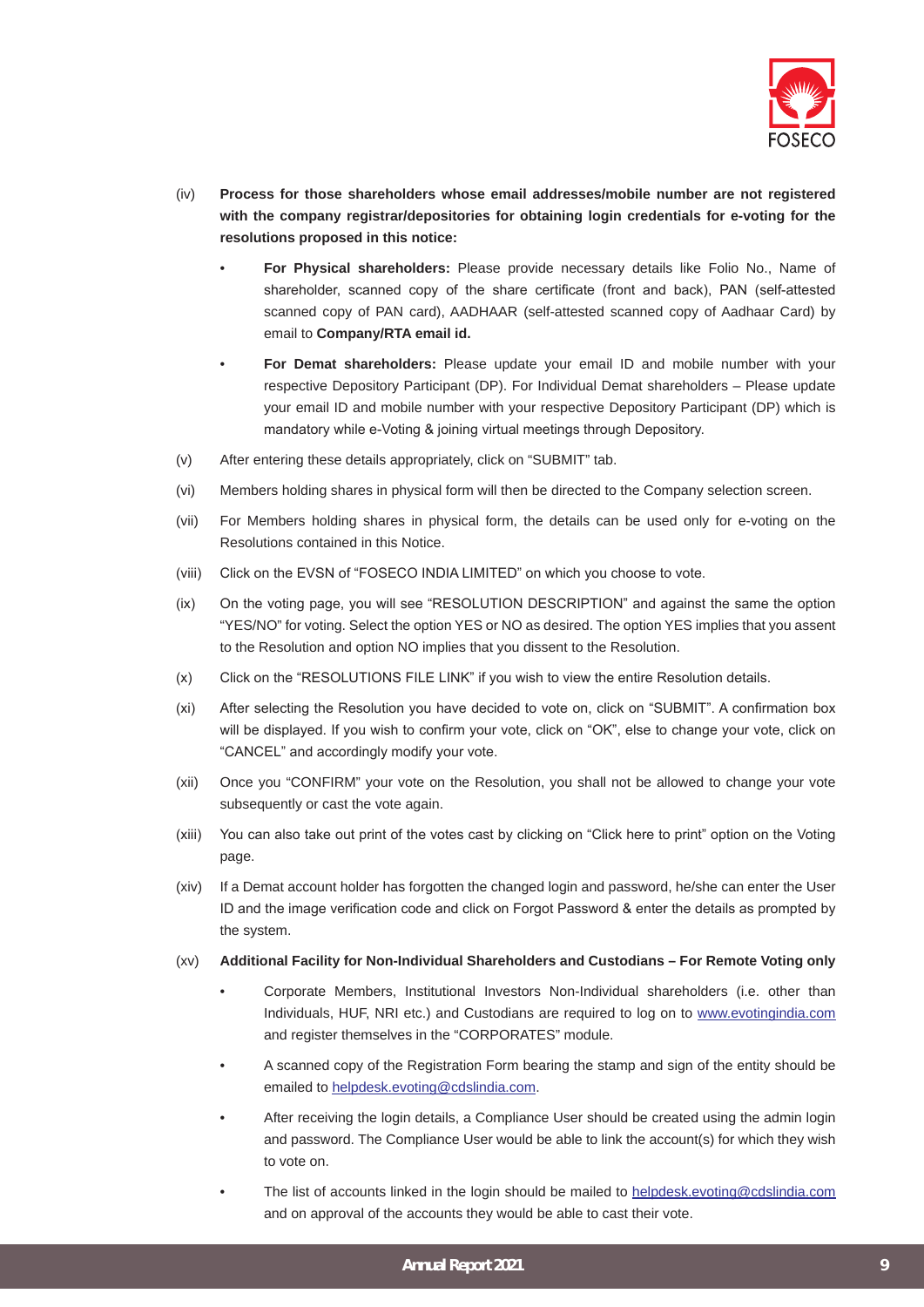

- A scanned copy of the Board Resolution and Power of Attorney (POA) which they have issued in favour of the authorised signatory, if any, should be uploaded in PDF format in the system for the scrutinizer to verify the same.
- Alternatively, such members are required to send the relevant Board Resolution/Power of Attorney (Authority Letter) etc. together with attested specimen signature of the duly authorized signatory who are authorized to vote, to the Scrutinizer and to the Company at the email address viz; karunakaran2004@yahoo.com, with a copy marked to helpdesk.evoting@ cdslindia.com, umesh.sharma@linkintime.co.in and investor.grievance@ vesuvius.com, from the registered email address, authorising their representative to participate in the remote e-voting and/or to attend and vote at the AGM, before the start of the e-voting / AGM, by clearing mentioning FOSECO INDIA LIMITED in the subject line. It also applies to Members who have voted from individual tab and not uploaded the same in the CDSL e-voting system.
- (xvi) Members can also cast their vote by using CDSL's mobile app **"m-Voting"** available for android based mobiles. The m-Voting app can be downloaded from Google PlayStore. Apple and Windows phone users can download the app from the AppleStore and the Windows Phone Store respectively. Follow the instructions as prompted by the mobile app while voting, using your mobile.
- (xvii) In case Members have any queries or issues regarding attending AGM and e-voting, they may refer to the Frequently Asked Questions ("FAQs") and e-voting manual available at www.evotingindia.com under help section or write an email to helpdesk.evoting@cdslindia.com or contact Mr. Nitin Kunder (022-23058738) or Mr. Mehboob Lakhani (022-23058543) or Mr. Rakesh Dalvi (022-23058542).
- (xviii) All grievances connected with the facility for voting by electronic means may be addressed to Mr. Rakesh Dalvi, Manager (CDSL), Central Depository Services (India) Limited, A Wing, 25th Floor, Marathon Futurex, Mafatlal Mill Compounds, N M Joshi Marg, Lower Parel (East), Mumbai - 400013 or send an email to helpdesk.evoting@cdslindia.com or call on 022-23058542/43.
- II. The facility of e-voting shall also be made available at the Meeting. Members attending the Meeting who have not already cast their vote by remote e-voting facility shall be able to exercise their right at the Meeting. If any votes are cast by the Member through the e-voting available during the AGM but the Member does not participate in the meeting through VC/OAVM facility, then the votes cast by such Member shall be considered invalid as the facility of e-voting during the meeting is available only to the Member attending the meeting.
- III. The Members who have cast their vote by remote e-voting facility prior to the Meeting may also attend the Meeting but shall not be entitled to cast their vote again at the Meeting. If a Member cast their vote again, then votes cast through remote e-voting facility shall prevail and voting at the Meeting will be treated invalid.
- IV. The voting rights of the Members shall be in proportion to their share of the paid-up Equity Share Capital of the Company as on the cut-off date of **Wednesday, 4 May 2022**. A person whose name is recorded in the Register of Members or in the Register of Beneficial Owners maintained by the depositories as on the cutoff date only shall be entitled to avail the facility of remote e-voting or voting at the AGM. Any person who has ceased to be the Member of the Company before the cut-off date will not be entitled for remote e-voting or voting at the Meeting. Any person, who becomes Member of the Company after dispatch of the Notice and holding shares as on the cut-off date, may obtain the login ID and password by sending a request at pune@linkintime.co.in, ashok.gupta@linkintime.co.in or umesh.sharma@linkintime.co.in. However, if any Member is already registered with CDSL for e-voting then he/she can use his/her existing user ID and password / PIN for casting their vote.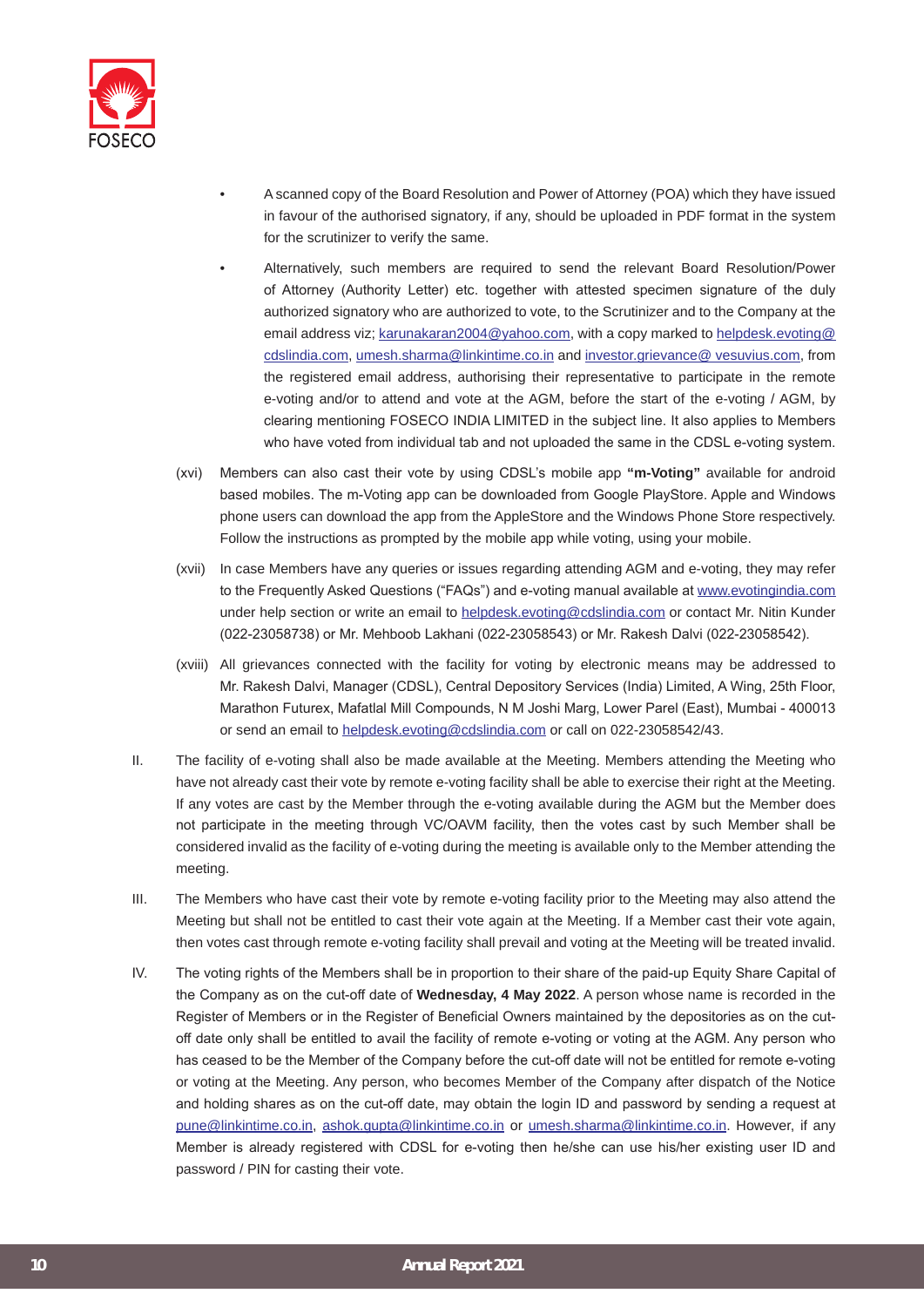

#### 14. **Member Queries with Respect to Annual Report or Businesses as Stated in the AGM Notice:**

- (i) For smooth conduct of AGM proceedings, Members who wish to receive information with respect to Company's Annual Report for the year 2021 or have questions with regard to the financial statements and the matters to be placed at this AGM, can send their request by providing their name, demat account number / folio number from their registered e-mail ID to investor.grievance@vesuvius.com, at least 48 hours in advance before the start of meeting i.e. by **Monday, 9 May 2022, before 1430 Hours (IST)**.
- (ii) Members who wish to ask questions or express their views at the AGM may register themselves as a **'Speaker'** by sending their request by providing their name, demat account number / folio number and mobile number from their registered e-mail ID to investor.grievance@vesuvius.com, at least 48 hours in advance before the start of meeting i.e. by **Monday, 9 May 2022, before 1430 Hours (IST)**. Those Members who have registered themselves as a speaker will only be allowed to speak at the Meeting.

**Members may note that the Company reserves the right to restrict the number of questions and number of speakers during the AGM, depending upon availability of time and for conducting the proceedings of the meeting smoothly.**

- 15. **Inspection of Documents:** The Register of Directors' and Key Managerial Personnel and their shareholding maintained under Section 170 of the Companies Act, 2013, the Register of Contracts or Arrangements in which the Directors are interested under Section 189 of the Companies Act, 2013 will be available electronically for inspection by the Members during the AGM. All documents referred to in the AGM Notice and Explanatory Statement will also be available for electronic inspection without any fee by the members from the date of circulation of this Notice up to the date of the ensuing Annual General Meeting between 1400 hours to 1600 hours (IST) on all working days (except Saturdays, Sundays and Holidays). Members seeking to inspect such documents can send an email to investor.grievance@vesuvius.com.
- 16. **Dissemination of AGM Notice & Annual Report:** Electronic copy of the Annual Report for the financial year 2021 including the AGM Notice of the Company, inter-alia, indicating the process and manner of electronic voting ("e-voting") is being sent to all the Members whose email addresses are registered with the Company/Depository Participant(s), for communication purposes, unless any member has requested for a hard copy of the same. For Members who have not registered their email addresses, hard copies of the Annual Report for the financial year 2021 including the AGM Notice are being sent in the permitted mode. In case any member is desirous of obtaining hard copy of the Annual Report for the financial year 2021 and AGM Notice of the Company, may send request to the email address at pune@linkintime.co.in, ashok.qupta@linkintime.co.in or umesh.sharma@linkintime.co.in, mentioning Folio No./ DP ID and Client ID. Members who have not registered their e-mail addresses may get the same registered by sending an e-mail to the Company's Registrar, providing necessary details like Folio No./ DPID, Client ID, name and address, scanned copy of the share certificate (front and back) or Client Master Copy, self-attested scanned copy of PAN card and AADHAAR Card.
- 17. Members may also note that the Annual Report and the AGM Notice are available on the Company's website: www.fosecoindia.com. Additionally, these can be accessed on the websites of the Stock Exchanges i.e. BSE Limited and National Stock Exchange of India Limited at www.bseindia.com and www.nseindia.com respectively. The AGM Notice is also disseminated on the website of CDSL (agency for providing the Remote e-Voting facility and e-voting system during the AGM/EGM) at www.evotingindia.com.
- 18. The Company has appointed Rajesh Karunakaran, Practicing Company Secretary (Membership No. FCS 7441, CP No. 6581), as the Scrutiniser, to scrutinise the e-voting process, in a fair and transparent manner.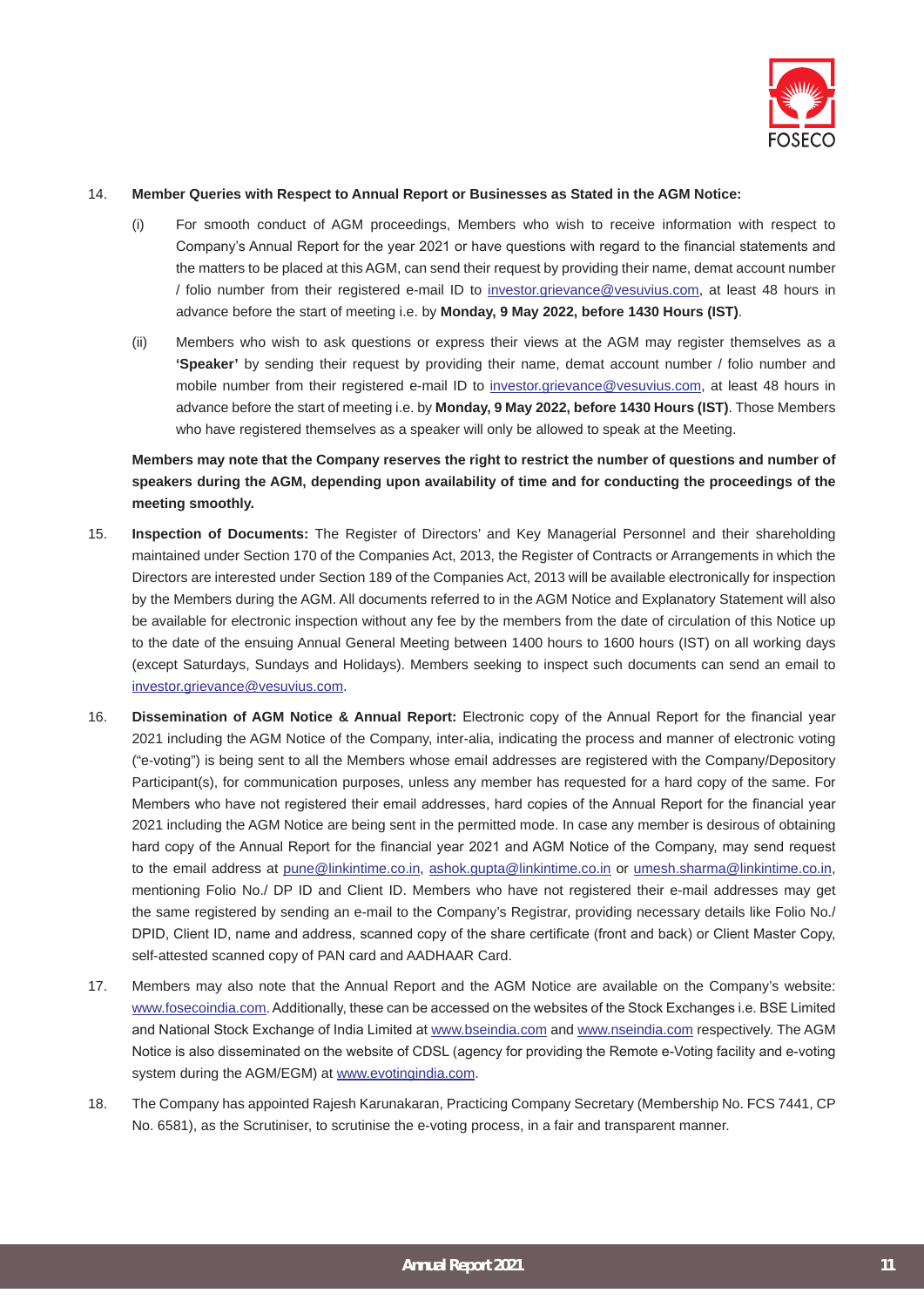

- 19. The Scrutiniser shall, immediately after the conclusion of voting at the AGM, first count the votes cast at the Meeting, thereafter unblock the votes cast through remote e-voting in the presence of at least two witnesses not in the employment of the Company and make, not later than three days of the conclusion of the e-voting period, a consolidated Scrutiniser's report of the total votes cast in favour or against, if any, to the Chairperson or a person authorised by him in writing who shall countersign the same and shall declare the result of the voting forthwith.
- 20. The Results declared along with the Report of the Scrutiniser shall be placed on the website of the Company www.fosecoindia.com and on the website of CDSL immediately after the declaration of result by the Chairperson or a person authorised by him in writing. The results shall also be communicated to the Stock Exchanges.

#### **Annexure to the Notice of the Annual General Meeting**

#### **EXPLANATORY STATEMENTS AS REQUIRED BY SECTION 102 OF THE COMPANIES ACT, 2013**

As required by Section 102 of the Companies Act, 2013, (hereinafter referred to as "the Act") the following Explanatory Statement setting out the material facts relating to the business mentioned under Item Nos. 4 and after of the accompanying Notice is annexed herewith.

#### **Item No. 4**

Price Waterhouse Chartered Accountants LLP (Firm registration no. - 012754N / N500016), Chartered Accountants, were appointed as the Statutory Auditors of the Company at the 60th Annual General Meeting of the Company held on 27 April 2017, for a period of 5 years, to hold office from the conclusion of the 60th Annual General Meeting until the conclusion of the 65th Annual General Meeting of the Company to be held in the year 2022, subject to ratification of their appointment by the Members at every Annual General Meeting. Their appointment was ratified at the 61st Annual General Meeting held on 24 April 2018 for a period of one year till the conclusion of the 62nd Annual General Meeting. Later, at the 62nd Annual General Meeting, their appointment as the Statutory Auditors of the Company was further ratified for the remaining term of 3 (three) years till the conclusion of the 65th Annual General Meeting to be held in the year 2022, as recommended by the Audit Committee and proposed by the Board of Directors of the Company.

Based on the recommendation of the Audit Committee, the Board of Directors hereby propose to re-appoint Price Waterhouse Chartered Accountants LLP, as the Statutory Auditors of the Company, for the second term of 5 years, to hold office from the conclusion of the forthcoming AGM until the conclusion of the 70th AGM to be held in the year 2027, at such remuneration plus applicable taxes thereon and such increase in audit fees till the conclusion of their term, plus reimbursement of actual out of pocket and travelling expenses, as recommended by the Audit Committee and as may be mutually agreed between the Board of Directors of the Company and the Statutory Auditors.

Price Waterhouse Chartered Accountants LLP, has furnished a certificate giving their consent to be appointed as the Statutory Auditors, and stating that their appointment if made, at the forthcoming Annual General Meeting, would be in accordance with the conditions laid down under Section 139 & 141 of the Companies Act, 2013 and Rule 4 of Companies (Audit and Auditors) Rules, 2014.

Accordingly, the Board recommends the **Ordinary Resolution** for approval of the Members of the Company. None of the Directors, or any key managerial personnel or any of their relatives, are concerned or interested, whether financially or otherwise, in this Resolution.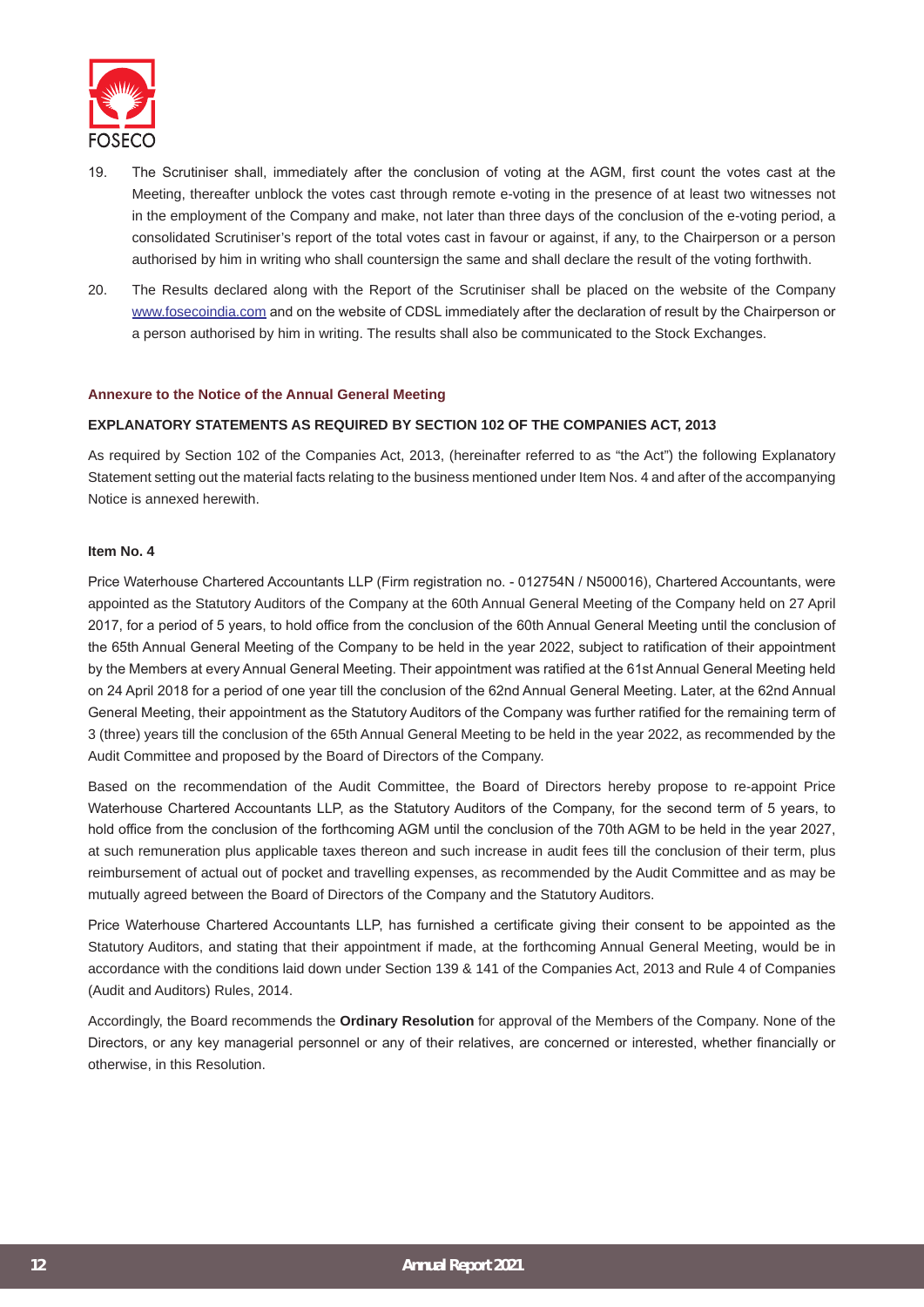

#### **Item No. 5**

Based on the recommendation of the Nomination and Remuneration Committee (NRC), the Board of Directors of the Company at its Meeting held on 27 July 2021, appointed Amitabha Mukhopadhyay (DIN: 01806781), as a Non-Executive Additional Independent Director for a term of 5 consecutive years with effect from 27 July 2021, subject to the approval of the Members.

The Nomination and Remuneration Committee of the Board (NRC) in their meeting held on 10 February 2022 noted that Amitabha Mukhopadhyay has worked as Group CFO for leading Indian groups for almost two decades and also held role as Business Head of disparate businesses. He has held leadership roles in corporate finance and corporate strategy. Apart from the above, he possess deep understanding of Legal, Corporate Governance, Risk Management, Taxation, Regulatory and Compliance Matters. The Company will be greatly benefitted from the rich experience of Mr. Mukhopadhyay. Thus, after evaluating his performance, the NRC unanimously recommended to the Board of Directors, to continue with the appointment of Amitabha Mukhopadhyay for a term of 5 consecutive years commencing from 27 July 2021 to 26 July 2026. Subsequently, the Board of Directors of the Company at its Meeting held on the same day, in the absence of Amitabha Mukhopadhyay, taking cognisance of the feedback received from the NRC as above, decided to continue with the appointment of Amitabha Mukhopadhyay as an Independent Director, subject to the approval of the Members. In the opinion of the Board, Amitabha Mukhopadhyay is a person of integrity and fulfils the conditions specified in the Act and the rules framed thereunder for appointment as Independent Director and that he is Independent of the Management. The Board also considers that his qualifications, extensive knowledge and rich experience would be of immense benefit to the Company and it is desirable to continue to avail his services as Independent Director on the Board of the Company, not liable to retire by rotation.

The Company has received declarations from Amitabha Mukhopadhyay, stating that he is eligible for appointment and that he meets the criteria for independence as provided in Section 149(6) of the Act and Regulation 16(1)(b) of SEBI (LODR) Regulation and further that he is not disqualified from being appointed as Director in terms of Section 164 of the Companies Act, 2013. He has given his consent to act as a Director of the Company.

In terms of Section 149, 152 and 161 of the Companies Act, 2013 (the Act) read with the relevant Rules, he holds office as an Additional Director up to the date of the ensuing Annual General Meeting and being eligible, offers himself for appointment as a Director. Accordingly, his appointment is now being placed before the Members for their approval for five consecutive years commencing from 27 July 2021 and ending on 26 July 2026.

A copy of the draft letter of appointment as an Independent Director setting out the terms and conditions would be available for inspection by the Members electronically.

Brief Profile along with other details of Amitabha Mukhopadhyay is provided in the Report on Corporate Governance forming part of the Annual Report. According to Regulation 26(4) of SEBI (LODR) Regulations, Amitabha Mukhopadhyay does not hold any Equity Shares in the Company either by himself or on a beneficial basis for any person in the Company. He is not related to any of the existing Directors of the Company.

In terms of the proviso to Section 160(1) of the Act, the Board recommends the Resolution set out in Item No. 5 of the Notice for the approval by the Members of the Company as a **Special Resolution**.

Save and except Amitabha Mukhopadhyay, none of the Directors, Managers or any other key managerial personnel or any of their relatives, are concerned or interested, whether financially or otherwise, in this Resolution.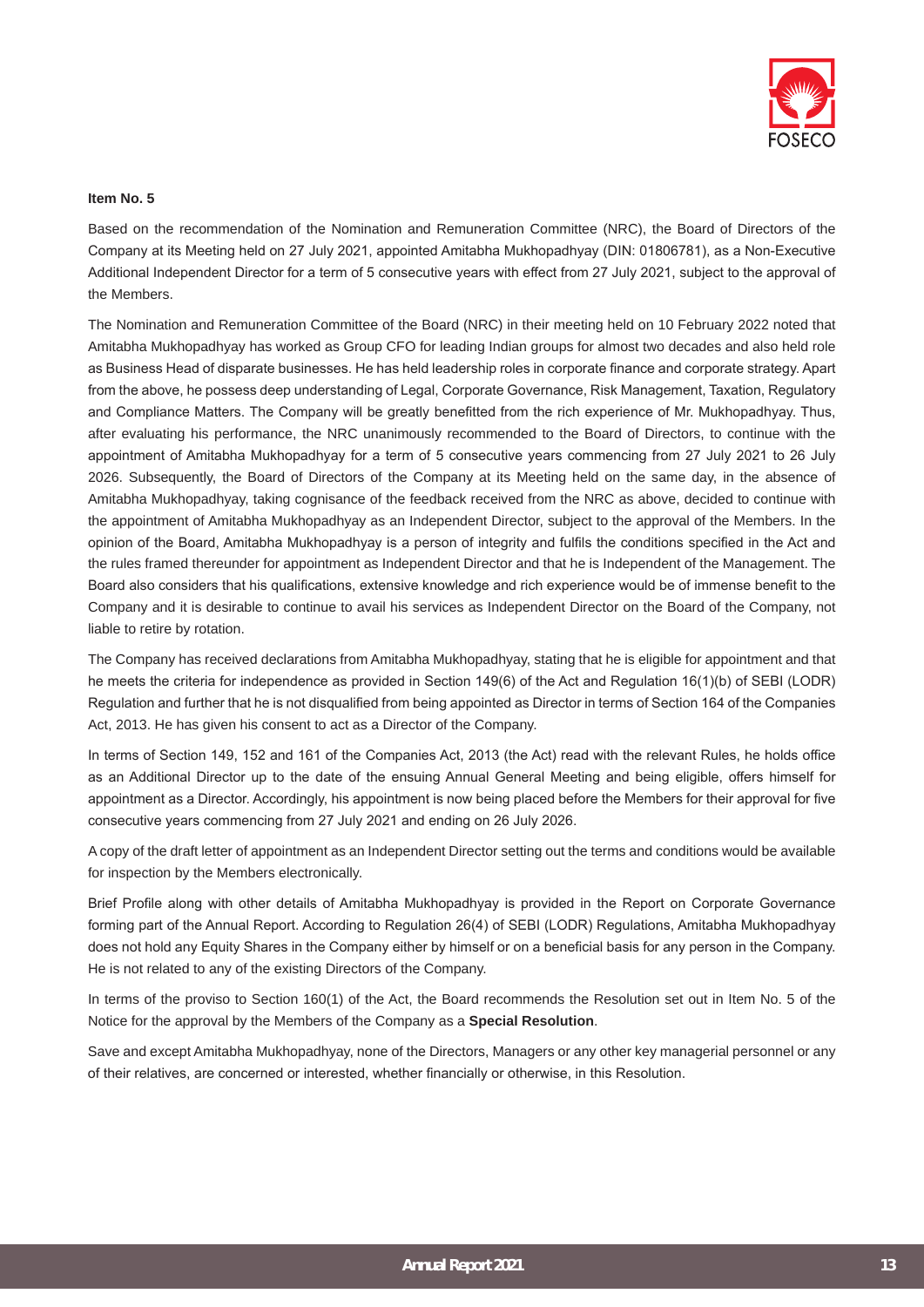

#### **Item No. 6**

The Board of Directors, on the recommendation of the Audit Committee, has approved the appointment and remuneration of the Cost Auditor – Joshi Apte & Associates, Cost Accountants for conducting the audit of the cost records of the Company for the financial year ending on 31 December 2022, at a remuneration of Rs. 4,20,000/- (Rupees four lakh twenty thousand only) plus GST at the applicable rates and reimbursement of out of pocket expenses.

Section 148 of the Companies Act, 2013 read with Rule 14 of the Companies (Audit and Auditors) Rules, 2014, requires that the remuneration payable to the Cost Auditor shall be ratified by the Members of the Company. Accordingly, the Board recommends the Resolution for the approval by the Members of the Company as an **Ordinary Resolution**.

None of the Directors, Managers or any key managerial personnel or any of their relatives, are concerned or interested, whether financially or otherwise, in this Resolution.

| <b>Registered Office:</b> | By Order of the Board of Directors         |
|---------------------------|--------------------------------------------|
| Gat Nos. 922 & 923,       |                                            |
| Sanaswadi, Taluka Shirur, | Mahendra Kumar Dutia                       |
| District Pune 412 208     | Controller of Accounts & Company Secretary |
| Date: 10 February 2022    |                                            |

# **Details of Director(s) seeking appointment at the Annual General Meeting**

| <b>Particulars</b>                                                                                                                                                                         | <b>Guy Franklin Young</b>                                                                                                                                                                                                                  |
|--------------------------------------------------------------------------------------------------------------------------------------------------------------------------------------------|--------------------------------------------------------------------------------------------------------------------------------------------------------------------------------------------------------------------------------------------|
| Date of Birth                                                                                                                                                                              | 15 November 1969                                                                                                                                                                                                                           |
| Date of first appointment on the Board                                                                                                                                                     | 25 January 2019                                                                                                                                                                                                                            |
| Qualifications                                                                                                                                                                             | Member of the South African Institute of Chartered Accountants                                                                                                                                                                             |
| Expertise in specific functional areas                                                                                                                                                     | Has held a number of senior financial and business development<br>$\bullet$<br>positions at Anglo American plc from 1997 to 2010, including the<br>position of CFO of Scaw Metals Group, the South African steel<br>products manufacturer. |
|                                                                                                                                                                                            | Has served as Chief Financial Officer of Tarmac and latterly Lafarge<br>$\bullet$<br>Tarmac, the British building materials company, from January 2011<br>to October 2015.                                                                 |
|                                                                                                                                                                                            | Has a wealth of financial and operational insight gained through<br>his extensive international experience in the mining and industrial<br>sectors.                                                                                        |
| Directorship held in all Public Limited Listed<br>Companies                                                                                                                                | Foseco India Limited                                                                                                                                                                                                                       |
| Membership of the Committees in all the Public<br>Limited Listed Companies (only Audit Committee<br>and Stakeholders' Relationship Committee are<br>considered) where he/she is a Director | <b>Audit Committee</b><br>Foseco India Limited                                                                                                                                                                                             |
| Resignation from directorship held in all Public<br>Limited Listed Companies in the past 3 years                                                                                           | Nil                                                                                                                                                                                                                                        |
| Number of Shares held in the Company                                                                                                                                                       | Nil                                                                                                                                                                                                                                        |
| Relationship with any of the existing Director(s)<br>of the Company                                                                                                                        | <b>No</b>                                                                                                                                                                                                                                  |